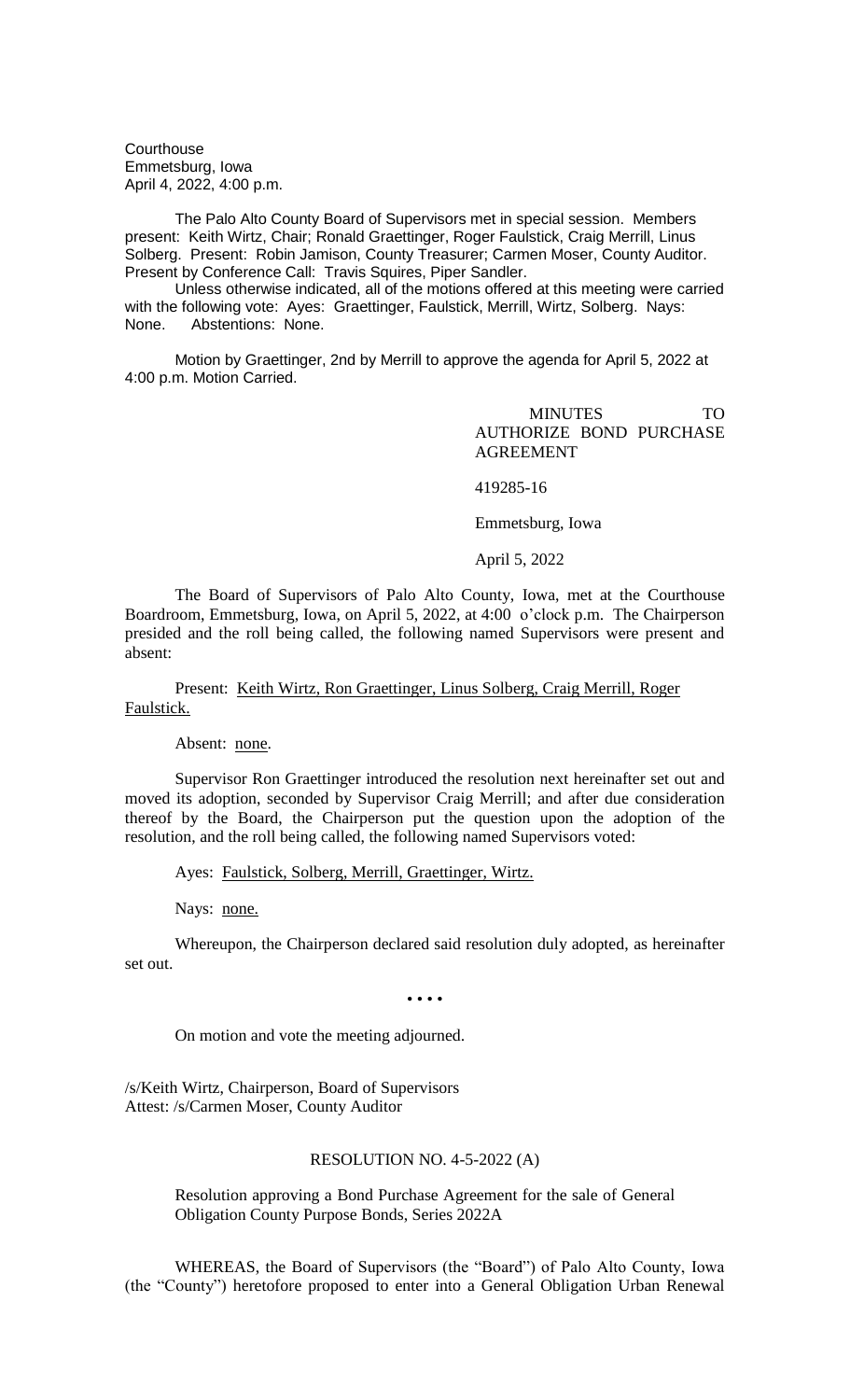Loan Agreement (the "Urban Renewal Loan Agreement") and to issue general obligation bonds thereunder in a principal amount not to exceed \$4,800,000 pursuant to the provisions of Subsection 331.441(2)(b)(14), Section 331.402, Section 331.442, and Chapter 403 of the Code of Iowa, for the purpose of paying the cost, to that extent, of undertaking the Palo Alto County Road and Bridge Improvement Projects, an urban renewal program in the Palo Alto County Industrial Park Urban Renewal Area approved by action of the Board of Supervisors on April 27, 2021, and in lieu of calling an election upon such proposal, has published notice of the proposed action and has held a hearing thereon, and as of March 1, 2022, no petition had been filed with the County asking that the question of entering into the Urban Renewal Loan Agreement be submitted to the registered voters of the County; and

WHEREAS, the County has also heretofore proposed to enter into a loan agreement (the "Public Safety Loan Agreement") and to issue general obligation bonds thereunder in a principal amount not to exceed \$5,625,000, pursuant to the provisions of Section 331.442 of the Code of Iowa, for the purpose of paying the cost, to that extent, of constructing, furnishing, and equipping a County public safety building and jail, and the County has held a successful election on said proposal on March 2, 2021; and

WHEREAS, the Board combined its authority to enter into the Urban Renewal Loan Agreement and the Public Safety Loan Agreement into a common Loan Agreement and to then divided its borrowing authority under the Loan Agreement into two credit facilities - a Tax-Exempt Series 2022A Loan Agreement (the "2022A Loan Agreement") and a Taxable Series 2022B Loan Agreement (the "2022B Loan Agreement"); and

WHEREAS, the County shall issue General Obligation County Purpose Bonds, Series 2022A (the "Series 2022A Bonds") in evidence of its obligation under the 2022A Loan Agreement; and

WHEREAS, the County shall issue Taxable General Obligation County Purpose Bonds, Series 2022B Bonds (the "Series 2022B Bonds") in evidence of its obligations under the 2022B Loan Agreement; and

WHEREAS, a Preliminary Official Statement (the "P.O.S.") has been prepared by Dorsey & Whitney LLP (the "Disclosure Counsel") as bond and disclosure counsel to the County to facilitate the sale of the Series 2022A Bonds and the Series 2022B Bonds in evidence of the obligations of the County under the 2022A Loan Agreement and the 2022B Loan Agreement, and the County has made provision for the approval of the P.O.S. and has authorized its use its use by Piper Sandler & Co. (the "Underwriter") as the underwriter of the issuance of the Series 2022A Bonds and Series 2022B Bonds; and

WHEREAS, a certain Bond Purchase Agreement (the "Series 2022A Bond Purchase Agreement") has been prepared to set forth the terms of the Series 2022A Bonds and the understanding between the County and the Underwriter, and it is now necessary to make provision for the approval of the Series 2022A Bond Purchase Agreement;

NOW, THEREFORE, Be It Resolved by the Board of Supervisors of Palo Alto County, Iowa, as follows:

Section 1. The Series 2022A Bond Purchase Agreement is hereby approved in substantially the form as presented to this Board of Supervisors. The Chairperson and County Auditor are hereby authorized and directed to execute and deliver the Series 2022A Bond Purchase Agreement to the Underwriter.

Section 2. Further action with respect to the issuance of the Series 2022A Bonds and the approval of the 2022A Loan Agreement is hereby adjourned to the Board of Supervisors meeting on April 19, 2022.

Section 3. All resolutions and orders or parts thereof in conflict with the provisions of this resolution, to the extent of such conflict, are hereby repealed.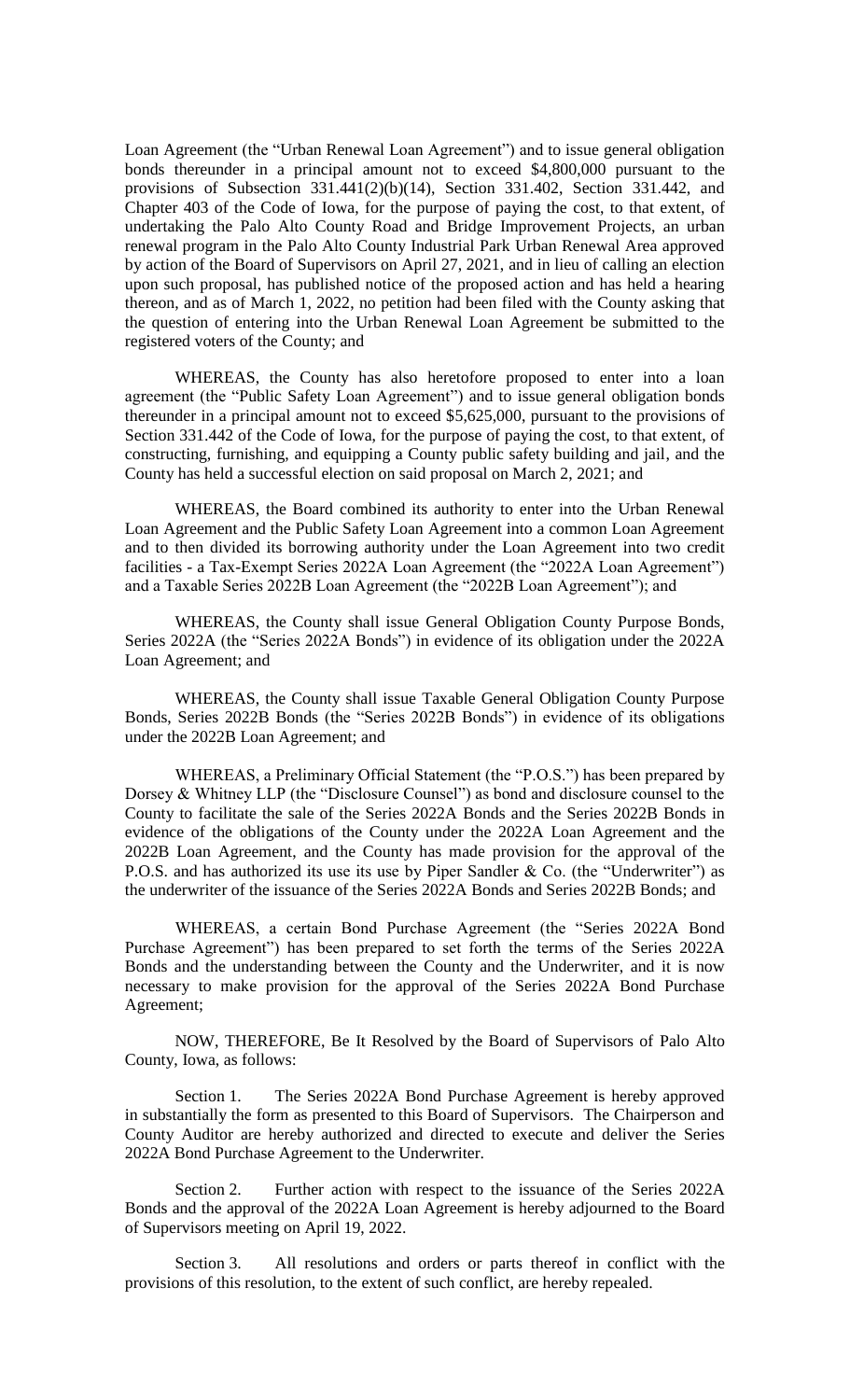Section 4. This resolution shall be in full force and effect immediately upon its adoption and approval, as provided by law.

Passed and approved April 5, 2022.

/s/Keith Wirtz, Chairperson, Board of Supervisors Attest: /s/Carmen Moser, County Auditor

## **ATTESTATION CERTIFICATE**

STATE OF IOWA

### PALO ALTO COUNTY

I, the undersigned, County Auditor of Palo Alto County, do hereby certify that as such County Auditor I have in my possession or have access to the complete county records of the County and of its Board and officers and that I have carefully compared the transcript hereto attached with the aforesaid County records and that the transcript hereto attached is a true, correct and complete copy of all the County records relating to the approval of a Bond Purchase Agreement.

WITNESS MY HAND this 5th day of April, 2022.

SS:

/s/Carmen Moser, County Auditor

MINUTES TO AUTHORIZE BOND PURCHASE AGREEMENT

419285-16

Emmetsburg, Iowa

April 5, 2022

The Board of Supervisors of Palo Alto County, Iowa, met at the Courthouse Boardroom, Emmetsburg, Iowa, on April 5, 2022, at 4:05 o'clock p.m. The Chairperson presided and the roll being called, the following named Supervisors were present and absent:

Present: Keith Wirtz, Ron Graettinger, Linus Solberg, Craig Merrill, Roger Faulstick.

Absent: none.

Supervisor Roger Faulstick introduced the resolution next hereinafter set out and moved its adoption, seconded by Supervisor Linus Solberg; and after due consideration thereof by the Board, the Chairperson put the question upon the adoption of the resolution, and the roll being called, the following named Supervisors voted:

Ayes: Graettinger, Merrill, Solberg, Faulstick, Wirtz.

Nays: none.

Whereupon, the Chairperson declared said resolution duly adopted, as hereinafter set out.

• • • •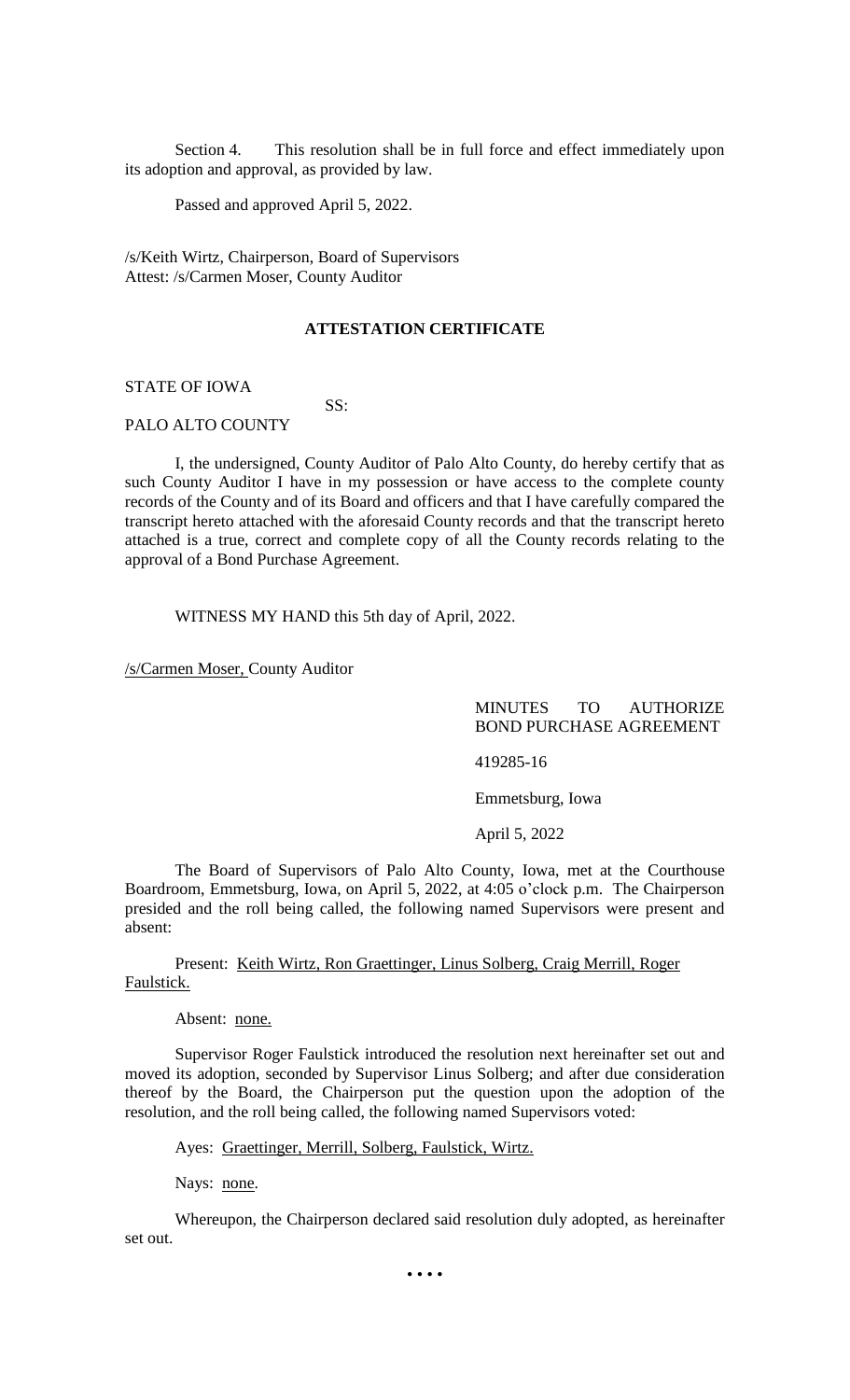On motion and vote the meeting adjourned.

/s/Keith Wirtz, Chairperson, Board of Supervisors Attest: /s/Carmen Moser, County Auditor

#### RESOLUTION NO. 4-5-2022 (B)

## Resolution approving a Bond Purchase Agreement for the sale of Taxable General Obligation County Purpose Bonds, Series 2022B

WHEREAS, the Board of Supervisors (the "Board") of Palo Alto County, Iowa (the "County") heretofore proposed to enter into a General Obligation Urban Renewal Loan Agreement (the "Urban Renewal Loan Agreement") and to issue general obligation bonds thereunder in a principal amount not to exceed \$4,800,000 pursuant to the provisions of Subsection 331.441(2)(b)(14), Section 331.402, Section 331.442, and Chapter 403 of the Code of Iowa, for the purpose of paying the cost, to that extent, of undertaking the Palo Alto County Road and Bridge Improvement Projects, an urban renewal program in the Palo Alto County Industrial Park Urban Renewal Area approved by action of the Board of Supervisors on April 27, 2021, and in lieu of calling an election upon such proposal, has published notice of the proposed action and has held a hearing thereon, and as of March 1, 2022, no petition had been filed with the County asking that the question of entering into the Urban Renewal Loan Agreement be submitted to the registered voters of the County; and

WHEREAS, the County has also heretofore proposed to enter into a loan agreement (the "Public Safety Loan Agreement") and to issue general obligation bonds thereunder in a principal amount not to exceed \$5,625,000, pursuant to the provisions of Section 331.442 of the Code of Iowa, for the purpose of paying the cost, to that extent, of constructing, furnishing, and equipping a County public safety building and jail, and the County has held a successful election on said proposal on March 2, 2021; and

WHEREAS, the Board combined its authority to enter into the Urban Renewal Loan Agreement and the Public Safety Loan Agreement into a common Loan Agreement and to then divided its borrowing authority under the Loan Agreement into two credit facilities - a Tax-Exempt Series 2022A Loan Agreement (the "2022A Loan Agreement") and a Taxable Series 2022B Loan Agreement (the "2022B Loan Agreement"); and

WHEREAS, the County shall issue General Obligation County Purpose Bonds, Series 2022A (the "Series 2022A Bonds") in evidence of its obligation under the 2022A Loan Agreement; and

WHEREAS, the County shall issue Taxable General Obligation County Purpose Bonds, Series 2022B Bonds (the "Series 2022B Bonds") in evidence of its obligations under the 2022B Loan Agreement; and

WHEREAS, a Preliminary Official Statement (the "P.O.S.") has been prepared by Dorsey & Whitney LLP (the "Disclosure Counsel") as bond and disclosure counsel to the County to facilitate the sale of the Series 2022A Bonds and the Series 2022B Bonds in evidence of the obligations of the County under the 2022A Loan Agreement and the 2022B Loan Agreement, and the County has made provision for the approval of the P.O.S. and has authorized its use its use by Piper Sandler & Co. (the "Underwriter") as the underwriter of the issuance of the Series 2022A Bonds and Series 2022B Bonds; and

WHEREAS, a certain Bond Purchase Agreement (the "Series 2022B Bond Purchase Agreement") has been prepared to set forth the terms of the Series 2022B Bonds and the understanding between the County and the Underwriter, and it is now necessary to make provision for the approval of the Series 2022B Bond Purchase Agreement;